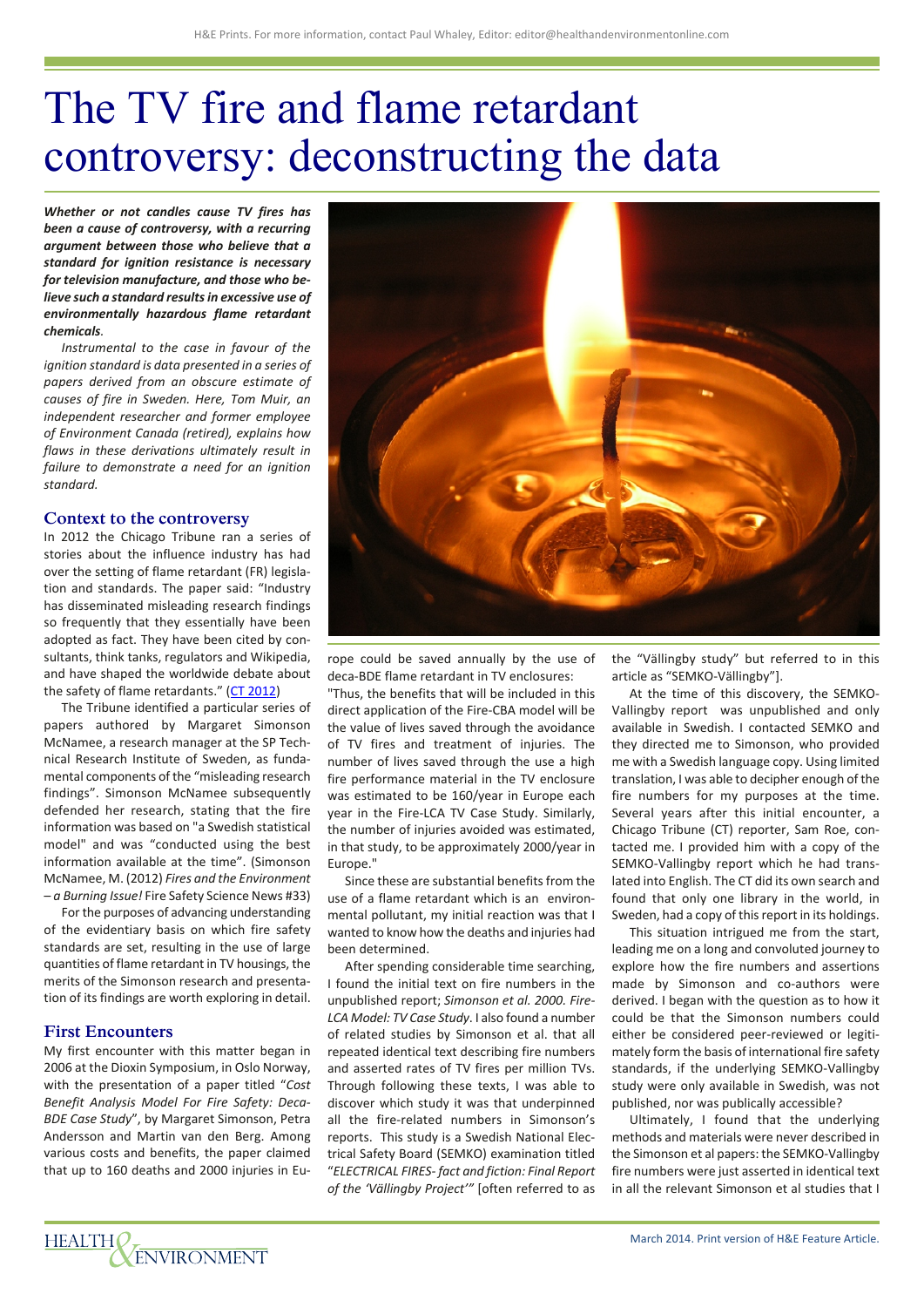located. Eventually, SEMKO-Vällingby was no longer even referenced as the primary data source; instead other reports were self-referenced as the supporting studies, creating a barrier between the evidence which is used to justify the use of flame retardant in TV casings and the ability of regulators and researchers to check the credibility of that evidence.

# **Observations about the intent of the SEMKO-Vällingby study**

The overall intent of the SEMKO-Vällingby study was to try and clarify uncertainties around Swedish fire data and to examine the possibilities for making better use of available information sources. It was initiated by the Vällingby Police Department, which was investigating "all" fires in an area consisting of the entire west side of Stockholm, in a period spanning 1995 to 1996.

The study became a collaborative effort when SEMKO decided to participate. SEMKO experts worked with the Police and Fire Departments and insurance companies to categorize every fire in the trial area over the time period.

In design, the SEMKO-Vällingby study was an experimental, observational "field" study of a trial area. The area to be observed was not selected randomly but specified *a priori*. Although the word "statistics" is often used in reference to the numbers presented, it is misleading to describe it as such:

- It is not based on an independent, random sample from a defined larger population, which can then be used to make statistical inferences about the larger population as a whole.
- It is not a method using a sampling frame and design that permits statistically valid and unbiased extrapolations to a larger population - the trial area itself is the only population observed.

The SEMKO-Vällingby study attempted to make estimates of fire numbers, first for the Vallingby trial area, then for Sweden as a whole, based on a couple of methods, to be described. Neither of these methods is a statistically valid extrapolation from the trial area to any larger area.

Simonson's extrapolation therefore faces the following basic obstacles with regard to the use of the SEMKO-Vallingby report:

- 1. The report gives no estimates of the total number of TVs in the Vällingby area, only an imprecise estimate of the total number of electrical fires, and of these, which were audio-visual or TV related. Thus, there is no basis to estimate the fire incidence rate, or the number of fires per million TVs (as an example metric), for the trial area, or to extrapolate such a rate to Sweden, or elsewhere.
- 2. Nor are there any reports of associated fire deaths or injuries in Vällingby. So again,

there is no basis to assert fire deaths and injuries in the Vällingby trial area over the period of observation, or to extrapolate such events to Sweden or elsewhere.

3. Vällingby primary fire numbers are simply estimates for one small, specific geographical area. If they were extrapolated to Sweden, and particularly the rest of Europe, this would introduce a huge selection bias into any final figures so derived.

Nonetheless, extrapolation to both Sweden as a whole, and then to all of the EU, is exactly what Simonson et al. studies proceed to do in producing an estimate of Swedish and EU fire incidence.

## **The actual findings of the SEMKO-Vällingby study**

Using two different extrapolation methods based on two different source data-sets, the SEMKO-Vällingby study estimated that a total of between 2,400 and 3,500 electrical fires were likely to be occurring each year in Sweden.

**Method 1: Calculating Swedish TV fire incidence.** The first SEMKO-Vällingby method was based on fire data from the Vällingby and nearby suburbs of Western Stockholm through 1995-96.

In this suburb, an estimate of 180 possible electrical fires was derived from all fire reports made by various agencies including firefighters, police and insurers. 32 of these were considered by the researchers to be actually electrical, of which 8 were attributed to TVs. (For reasons which will become clear, It is of key importance that the SEMKO definition, or standard, of electrical fire, is one in which; *"damage (or fire) must have occurred outside the device.")*

To estimate fire incidence for Sweden as a whole, SEMKO-Vällingby then performed a crude extrapolation assuming that the total number of electrical and TV fires in Vällingby was representative of the whole country.

However, since there was no data on the number of TVs in Vällingby, only on frequency of fires within certain areas of building type and land use, the researchers could only estimate total TV and electrical fires for Sweden by scaling-up assumptions of relative floor area of building or land use type where fires had occurred from the Vällingby area to the whole of Sweden. Because some land uses such as agriculture were not in the Vällingby study area, further assumptions about fire frequency in these areas had to be made. The SEMKO-Vallingby study cautions that all of these estimates are based on highly uncertain and imprecise measures of numerous factors and assumptions that are then combined to produce the results.

This method yielded an overall estimate of 2400 electrical fires per year for the whole of Sweden.

**Notes on Method 1**: A major limitation of this first method is the very small sample size, demanding that we take only 32 electrical fires (8 of which were TV fires, a point we will return to later) and apportion them to several building types and their respective floor areas, in order to produce an estimate of the number of fires for the whole of Sweden. This introduces an imprecision from the start, which will be amplified as it is scaled up.

Another limitation is the data is from only one very specific place in Sweden. Since there is little reason to assume that the Vällingby suburb represents Sweden as a whole (indeed, it cannot possibly do so, since there are many land uses in Sweden which are not present in Vällingby), it is highly likely that there is a very strong sampling bias in the model.

**Method 2: Modifying Sweden-Level Insurance Statistics**. The second method presented in the SEMKO-Vällingby study is based on Swedish national insurance statistics for electrical fires from 1994. This reported a total of 6123 electrical fires, of which 2557 were TV fires. The researchers then checked these figures for differences in definition of what counts as an actual electrical fire, the presence of coding errors, and so forth, to determine that the number of electrical fires had been over-estimated by about 3000.

Other adjustments and imputations produced a final estimate of 3500 electrical fires in the whole of Sweden. Of these, 895 were considered to be TV fires - reducing the original insurers' estimate by 65%.

**Notes on Method 2**. Part of the SEMKO-Vällingby study's reduction of the insurance estimate is due to their interpretation of what counts as an electrical fire. Here, as noted above, they followed SEMKO's standards, which classify possible smoke emission, absence of open flame and no fire outside the device as component failure and not fire (the rationale being that the component failure presents no risk of fire and the device can be repaired by replacing the faulty component).

Furthermore, the definition of a fire being damage (or fire) outside the device, would logically result in external fire causes being included in the count, as how could one tell the difference? (This is an important detail in terms of what Simonson et al. later add back in to the data from which they derive their own fire estimates.)

# **Simonson et al.'s treatment of the Vällingby data: from Vällingby to Sweden to the whole of the EU.**

Simonson et al. used the SEMKO-Vällingby estimates of TV fires to produce two estimates of how many TV fires there were in Sweden.

HEALTH VENVIRONMENT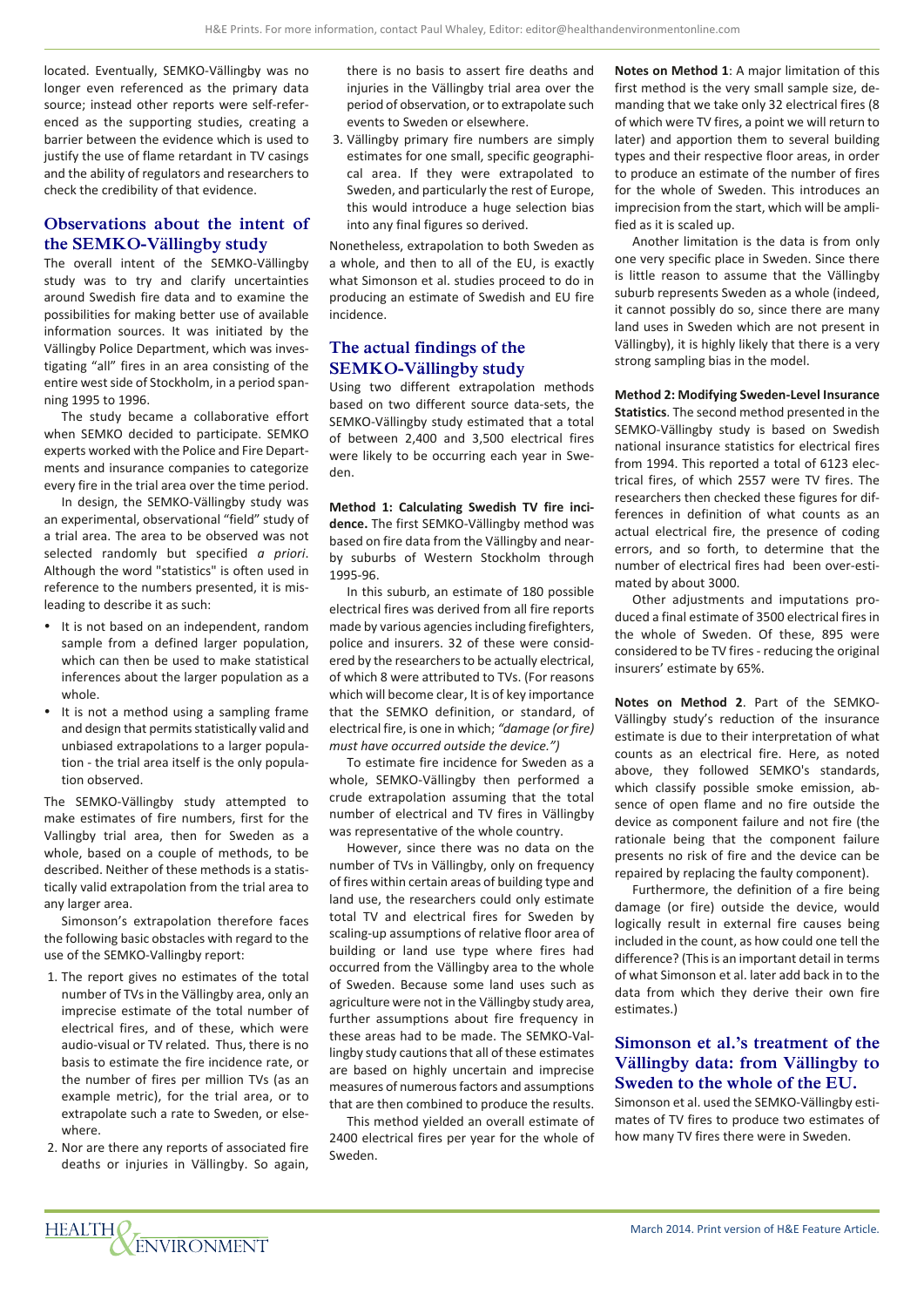In its fundamentals, their method is simple: since 8 fires out of 32 means 25% of electrical fires are TV fires, they assume it follows that 25% of the two electrical fire totals given in the SEMKO-Vällingby report will yield two estimates of the total number of TV fires for the whole country. This gives 600 fires for Vällingby Method 1 (25% of 2400) and 875 fires for Vällingby Method 2 (25% of 3500). They round up the Model 2 figure to 900, treat this as an upper limit for the number of TV fires in Sweden, and treat Model 1 as a lower limit.

Without giving any estimate of the number of TVs that were in Vällingby for the period in which the 8 recorded TV fires were observed, Simonson et al. then use these extrapolated numbers to estimate the incidence rate of TV fires in Sweden, i.e. the number of fires per million TV sets. They do this by taking 750 (the mid-point of their two estimates) as the "true" number of TV fires in Sweden; then they assume, without a supporting data reference, that there are 7.5 million TV sets in Sweden. This yields an incidence rate of 100 TV fires per million sets. Recall, that all these numbers pertain to the years 1995 to 1996.

Note also that there is an error in the Simonson et al. procedure, in that it fails to include the adjustment in the Model 1 scale-up for 750 fires in the land use categories not

identified in Vällingby. The correct scale-up from Vällingby would not include these fires, and would thus be 1650, which would give a lower estimate of 413 TV fires – assuming, of course, that the ratio of electrical to TV fires found in Vällingby applies across the whole of Sweden.

In their final move, Simonson et al. extrapolate this Swedish TV fire rate of 100 TV fires/million TVs to the entire EU. Extrapolating from Vällingby to Sweden is contentious enough, but to extrapolate to the whole EU entails the same set of assumptions be made again only on a far larger scale.

Overall, it is impossible to see how these assumptions have sufficient general validity to allow this move. There is no mention in Simonson et al.'s model of possible errors, variability in the estimate of TV fires, TV numbers, TV types or TV use rates, nor the subsequent errors or uncertainties these might introduce into the TV fire rate. In order to extrapolate to Europe this is essential information: after all, what do the social habits and climatic influences of southern Italy have to do with northern Sweden? It would seem there are an endless number of influencing differences between Vällingby, Sweden as a whole, and the EU.

#### **Comparing Simonson et al. to other estimates of fire incidence in TV sets**

Of a different and lower estimate than their own figure, Simonson et al. state: *"In conclusion, the Sambrook study provides a sound basis for comparison of fire statistics from different European countries, but it is too conservative in its estimate of the frequency of TV fires. The Vällingby data provided a better model for European TV set fire behaviour. It is also this data that has been used as the basis of the TV fire model described in chapter 3. These estimates are approximately a factor 10 higher than the Sambrook estimates. In terms of consumer fire safety this indicates that the number of deaths as a direct result of TV fires could also be a factor 10 higher, or closer to 160 deaths in the EC each year as a direct result of TV fires. Making a similar calculation for the number of people injured as a direct result of TV fires each year in the EC this number increases to 2000."* (Unpublished Simonson and Stripple 2000; Simonson, Tullin, and Stripple 2002; Poortere et al 2000; Oslo Dioxin paper 2006; Simonson, Andersson, and van den Berg. 2006. Cost Benefit Analysis Model for Fire Safety: Methodology and TV (DecaBDE) Case Study. SP Swedish National Testing and Research Institute.)

Note that in the Sambrook (1996) study referred to here, the fire rates reported for EU countries ranged from 8.2 to 17.5 TV fires/million TVs, with about 16 deaths and 197 reportedly minor injuries. Other fire rates ranging from 11 to 22 TV fires/million TVs are reported for the UK and the Netherlands. The overall range spans 2 to 3 fold, much less invariant than Simonson et al. claim: *"Significantly, the Sambrook study has concluded that the occurrence of fires throughout Europe seems to be essentially the same (normalised per million TV sets) in each individual country. The Sambrook study relies on statistics from similar sources in each country. Assuming that the Sambrook conclusion is correct in indicating this similarity in fire behaviour the Swedish data can be used as a model for Europe."*

The phrasing is understated but in fact amounts to the very bold assertion that the Sambrook data supports extrapolating from a mere 8 fires observed in Vallingby in 1995-96 to TV fire incidence for the whole of Europe.

Finally, it is important to note that the Insurance Federation Statistics are for 1994. At this time cathode ray tubes (CRTs), with their high operating heat levels and voltages, were the dominant TV technology. Technological changes since then have been towards flat panel TVs with much lower operating temperatures and voltages, making this internal heat from CRT operation much less a source of fire risk in 2013.

# **Critical errors in the Simonson et al. analysis of TV fires caused by external ignition**

Concerns about external ignition have been important in on-going discussions about the need for an external ignition standard in TV fire safety. The Simonson et al. figures play a pivotal role in justifying a standard for open-flame resistance of TV sets which would result in greater use of flame retardants.

Regarding this, Simonson et al. write a piece of text that appears in the several studies examined:

*"Using SEMKO's definition, the Vällingby study estimated that approximately 750 (or between 600-900) audio/visual fires occur per year in Sweden. These fires were all large enough to have breached the TV enclosure. SEMKO concluded that the additional 1750 fires reported by the Insurance Federation were either wrongly classified, e.g., so small that they had not breached the enclosure, or were caused by an external ignition source. Assuming that approximately half of the Insurance Federation fires did not breach the housing would leave approximately 500 due to external ignition sources. These data correspond to approximately 100 TV fires/million TVs in Sweden due to internal ignition and 65 TV fires/million TVs due to external ignition, and 160 TV fires/million TVs where the fire does not beach to enclosure."*

*"Usually, only the most severe TV set fires find their way into electrical safety board or fire brigade statistics. We suggest that the Vällingby project results, because of the thoroughness of the methodology, are more representative of a wider European reality."*

There are several mistakes in this text. Firstly, there is no basis in the SEMKO-Vällingby method which justifies reintroduction into analysis by Simonson et al. the 1750 insurancerelated incidents originally excluded by SEMKO. There is certainly no language in the SEMKO-Vällingby study which suggests that SEMKO itself "concluded" that these other incidents were actual fires that did not breach the housing or were externally caused. And further, it is Simonson et al, not SEMKO-Vällingby, that make the assumptions, conclusions, and assertions, about the fire numbers that are then reintroduced.

Recall, SEMKO's definition of an electrical fire is one where there is fire and damage outside of the device. If there was no such external fire or damage, such a fire report was attributed to component failure or lightening surge, where the device operated normally after repair. Moreover, as noted above, fires outside the device would capture external causes, such as candles. SEMKO-Vällingby concluded that overall, TV fires are far fewer than in insurance reports. Fires outside the device would be captured by the SEMKO-Vällingby definition and therefore included in the count; reintroducing them here inflates the fire count.